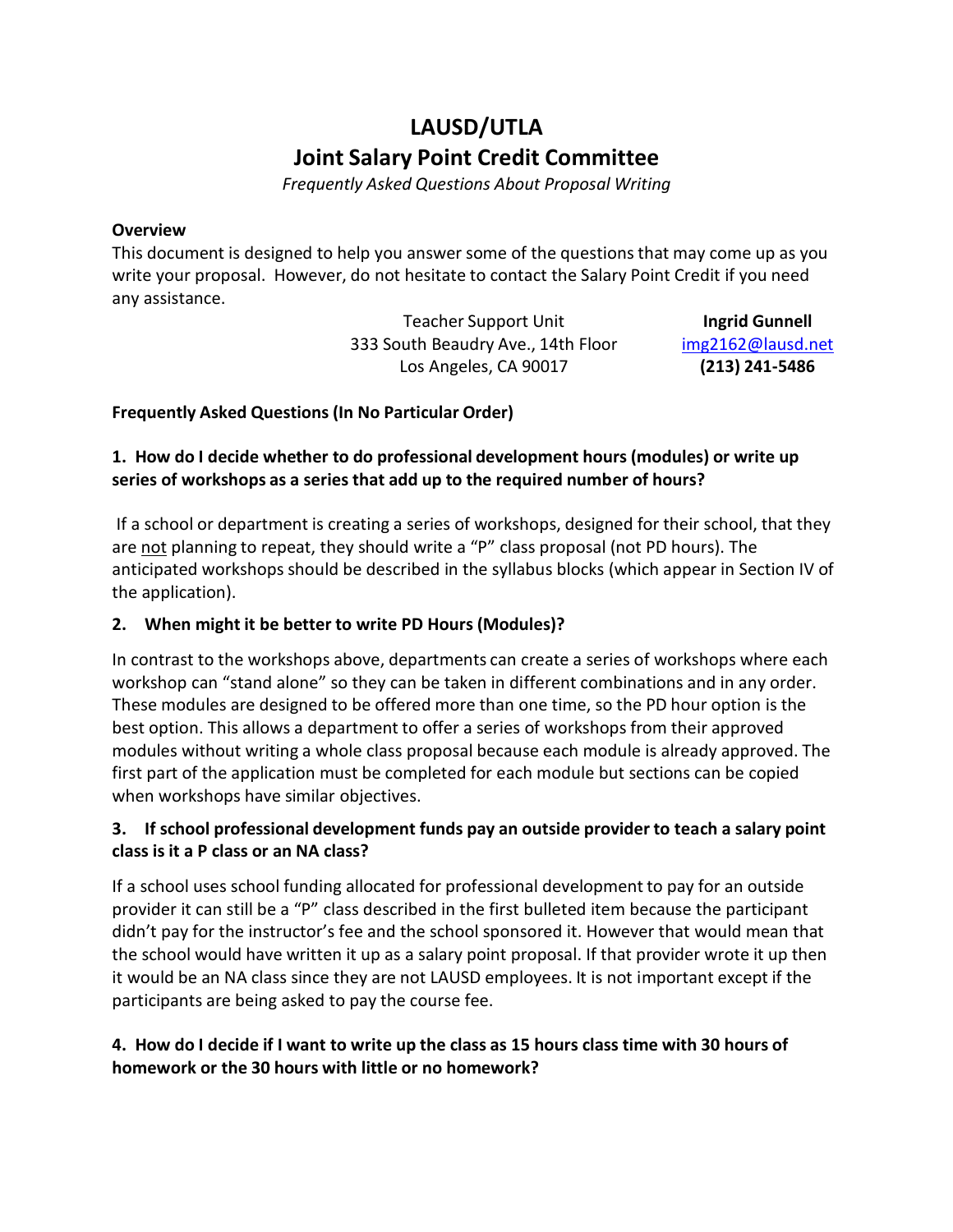Deciding which class format to answer #4 can be difficult before you actually begin doing the syllabus. Come back to this after you begin the syllabus if you're not sure.

### **5. Can I combine the two formats and have a class that more than 15 but less than 30 and make up the missing hours with homework?**

You cannot combine the two formats and have for example 24 hours of class and six hours of homework.

# 6. This class is just about good pedagogy; it's good for all learners. Why do I have to address **each group separately?**

We will not accept the same description for every group. If you don't plan to address the distinct learning needs of students who have not been achieving, differentiation doesn't happen. We do not want a generic response and a list of strategies. We look for appropriate and authentic places in the class where the course content is differentiated for each population. The LAUSD web site [\(www.lausd.net\)](http://www.lausd.net/) has many resources if you need support in an area. Go to "Offices" and you can access resources and links: Academic English Mastery, Language Acquisition, Gifted and Talented.

# **7. What are the most common reasons a proposal is not accepted?**

Classes are most frequently not accepted because how the course will support the special populations of students. The JSPCC requires applicants to delineate the approaches that they will be discussing, as opposed to just a general statement (like "we will discuss strategies appropriate to Standard English Learners.")

Classes are also not accepted when the cover page isn't signed.

Classes are often sent back because we couldn't see how the homework as described in the proposal could be 30 hours of work. Describe the assignment with enough detail that we can understand your estimates. At least 80% of the class participants should be able to complete the requirements within your estimated hours. The homework should be rigorous but not unreasonable. Make sure your estimates for each section of the homework add up to the correct number of hours.

# **8. Can Banked Time be used for a salary point credit class?**

No, that is assigned time – if teachers are paid by LAUSD for their time, then that time can't be used for salary point credit.

# **9. What makes a class qualify for multicultural credit?**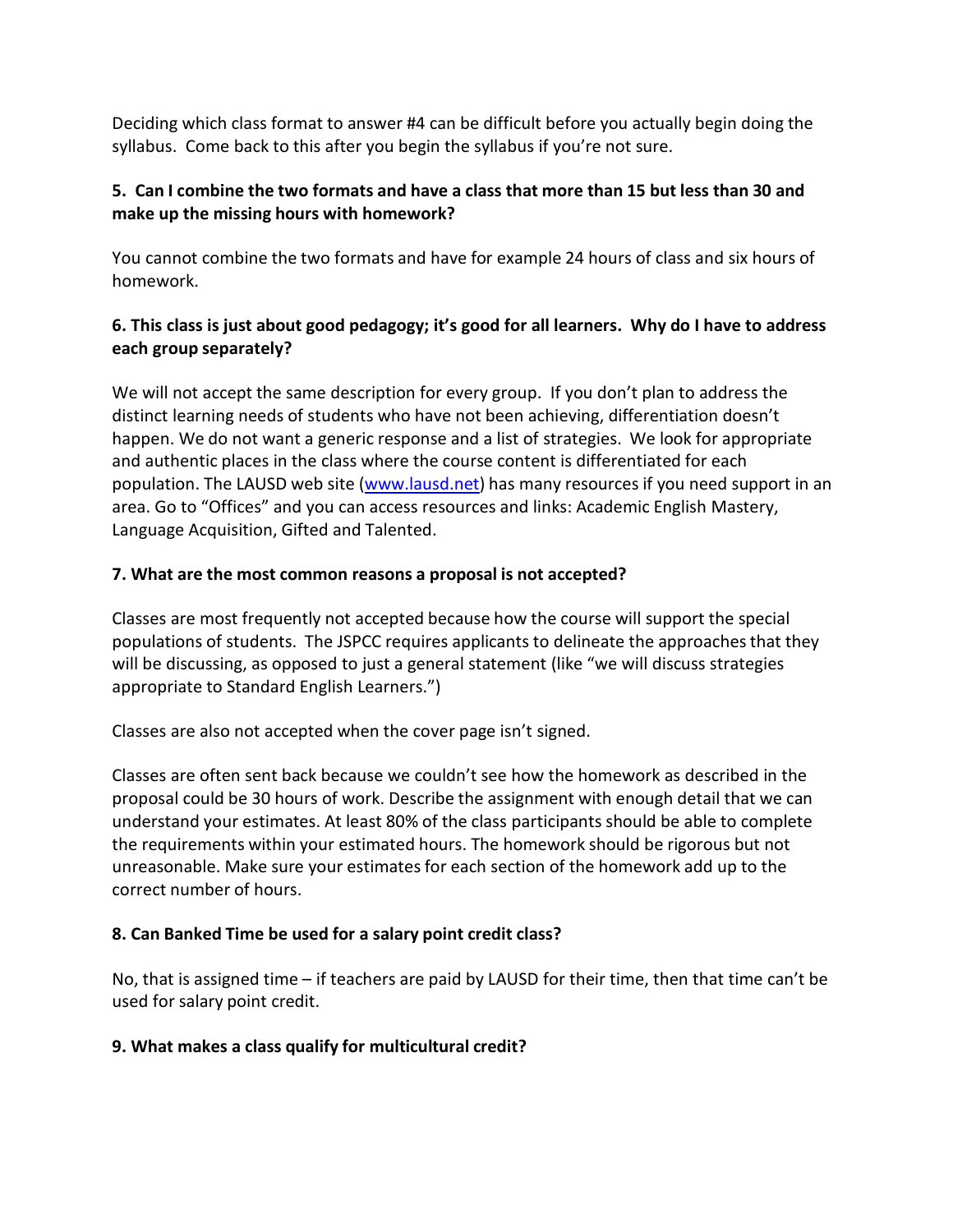For the non-accredited coursework, the JSPCC has established a criteria that was negotiated along with the changes in Article XIV 22.0. There is an additional form (Section IX) you need to submit with your proposal. The committee must approve the class and agree that it should qualify to meet the multicultural requirement.

Salary Allocation makesthe determination for university classes.

### **10. Why are there many teachers looking for multicultural classes?**

After a teacher" rates in," he or she has to earn 4 salary points of qualified multicultural coursework in order to advance on the salary scale.

### **11. How can a school offer salary point if the budget is limited?**

Because of fiscal constraints and the need to offer differentiated professional development opportunities some District departments are now offering classes using the "NA" system. When District teachers or District departments use the "NA" salary point system, the fee must be paid to a third party who is offering a course in cooperation with the District (Article XV 11.0.) This third party is usually an organization that is partnering with the District in offering this class, for example the Los Angeles County Office of Education or a local university.

Teachers leading point project classes may earn double salary points in compensation for their work; however, they can only earn points one time for each course. If they teach a class they took previously as a participant, they may earn double points one time in addition to the points they may have earned as a participant.

#### **12. Can the District charge a fee for a salary point class?**

No. When the District, a school, or an individual teacher offers a "P" class they may only require participants to pay a fee for materials (Article XV, 15.0). "P" class proposals must include a justification for costs over twenty-five dollars (\$25) with their course proposal. NA classes have no fee restrictions.

#### **13. If one person writes a course proposal can other people teach the course?**

The author or course coordinator is responsible for ensuring that the approved course outline is maintained that those authorized to offer the course are trained to follow the instructor obligations outlined in Article XV, 13.0. The "Additional Instructor Authorization Form" at [http://salarypoints.lausd.net](http://salarypoints.lausd.net/) may be used by the course author to authorize additional instructors to teach the class. The form will be on file with the original proposal. If there are several people who are involved as authors of the course they should be listed as additional instructors on the original proposal form on the attachment. Individuals listed on the original form would be authorizes to train other people for the course but this second generation of